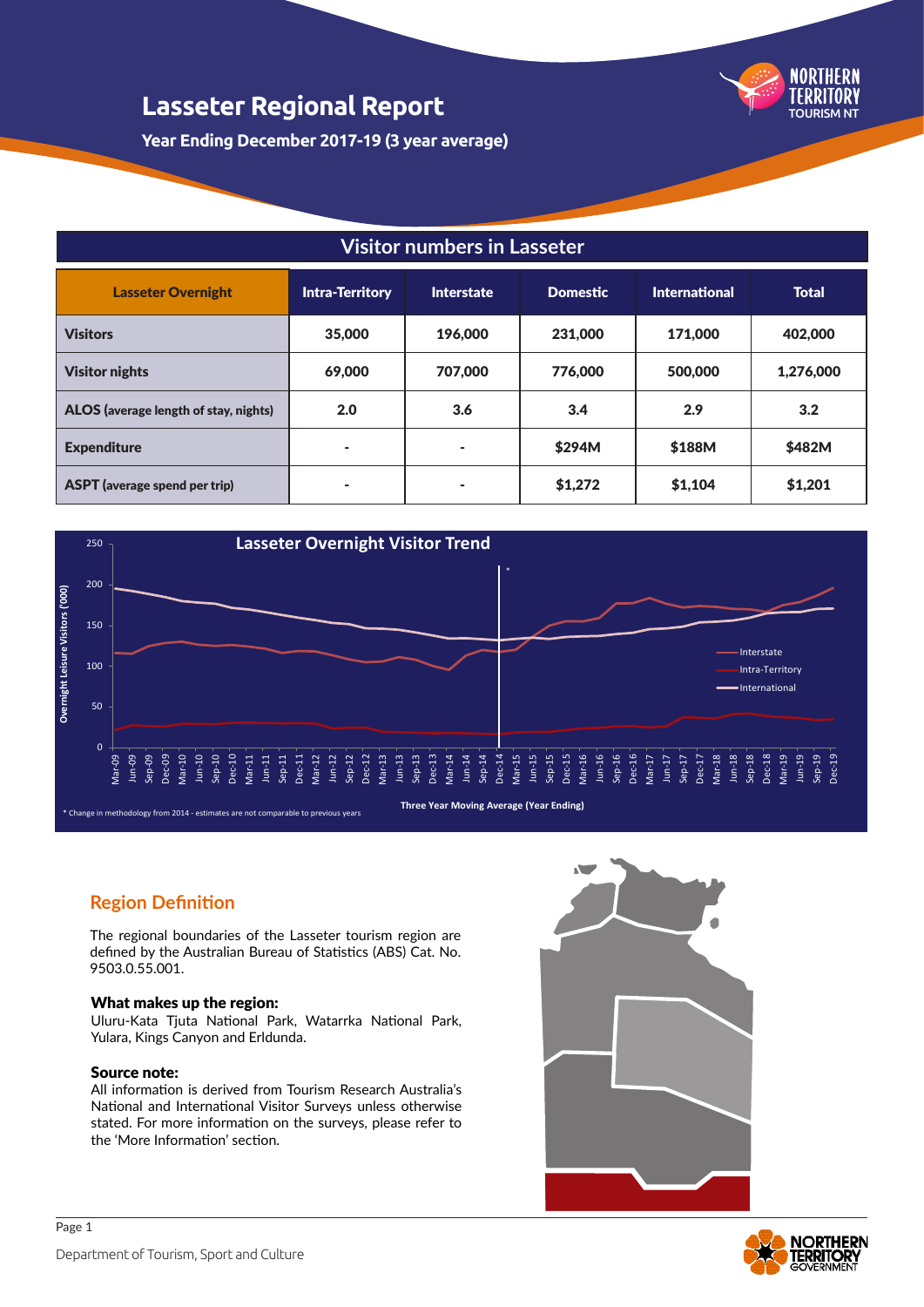

**Year Ending December 2017-19 (3 year average)**

| <b>Country of Origin</b> | <b>Visitors</b> | <b>Visitor nights</b> | <b>ALOS (nights)</b> |
|--------------------------|-----------------|-----------------------|----------------------|
| <b>International</b>     | 171,000         | 500,000               | 2.9                  |
| Japan                    | 28,000          | 66,000                | 2.4                  |
| <b>USA</b>               | 25,000          | 52,000                | 2.1                  |
| <b>United Kingdom</b>    | 20,000          | 47,000                | 2.4                  |
| Germany                  | 16,000          | 43,000                | 2.6                  |
| <b>Italy</b>             | 10,000          | 31,000                | 3.0                  |
| China                    | 10,000          | 26,000                | 2.8                  |
| <b>France</b>            | 9,000           | 29,000                | 3.3                  |
| Canada                   | 6,000           | 15,000                | 2.4                  |
| Switzerland              | 6,000           | 18,000                | 2.9                  |
| Scandinavia              | 6,000           | 13,000                | 2.3                  |

| <b>State of Origin</b> | <b>Visitors</b> | <b>Visitor nights</b> | <b>ALOS (nights)</b> |
|------------------------|-----------------|-----------------------|----------------------|
| <b>Intra-Territory</b> | 35,000          | 69,000                | 2.0                  |
| Interstate             | 196,000         | 707,000               | 3.6                  |
| <b>NSW</b>             | 82,000          | 300,000               | 3.7                  |
| <b>VIC</b>             | 52,000          | 186,000               | 3.6                  |
| <b>QLD</b>             | 26,000          | 95,000                | 3.6                  |
| <b>SA</b>              | 23,000          | 80,000                | 3.6                  |
| <b>TAS</b>             | 6.000           | 20,000                | 3.4                  |
| <b>WA</b>              | 5,000           | 15,000                | 2.8                  |
| <b>ACT</b>             | 2,000           | 9.000                 | 3.9                  |

## **Lasseter Source Markets**





\*Includes employment, education, other reason, no other reason and in transit.

**WHAT time of year do visitors come?**

**WHERE do visitors come from and WHY?**



# **NORTHERN**

Department of Tourism, Sport and Culture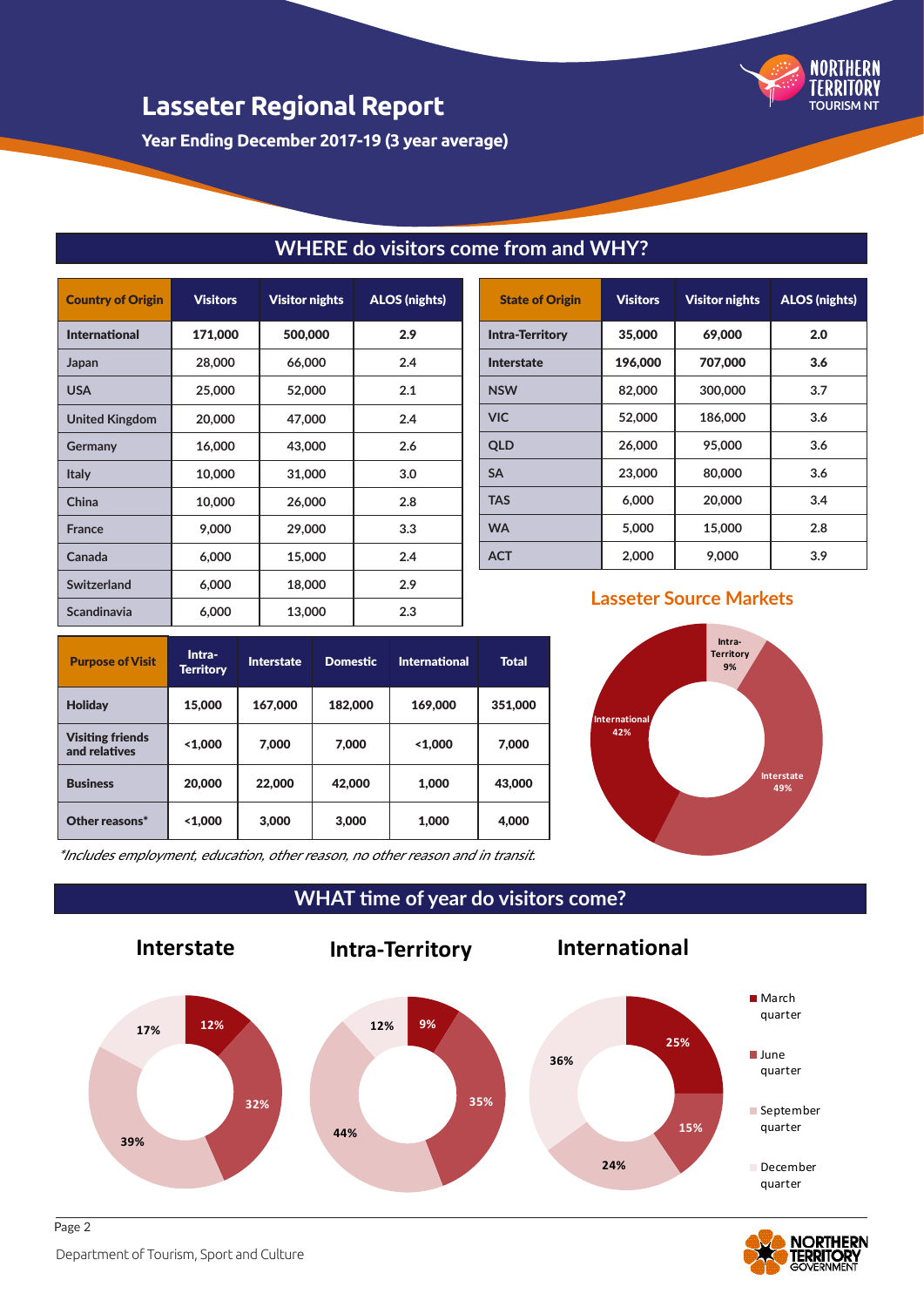

**Year Ending December 2017-19 (3 year average)**

### **WHO are our visitors travelling with?**



#### **WHAT age are our visitors?** 9% 17% 60% 11% 4% 14% 21% 25% 16% 22% 27% 16% 20% 21% 17% 15-29 30-39 40-54 55-64 65+ **Intra-Territory** Interstate **International**

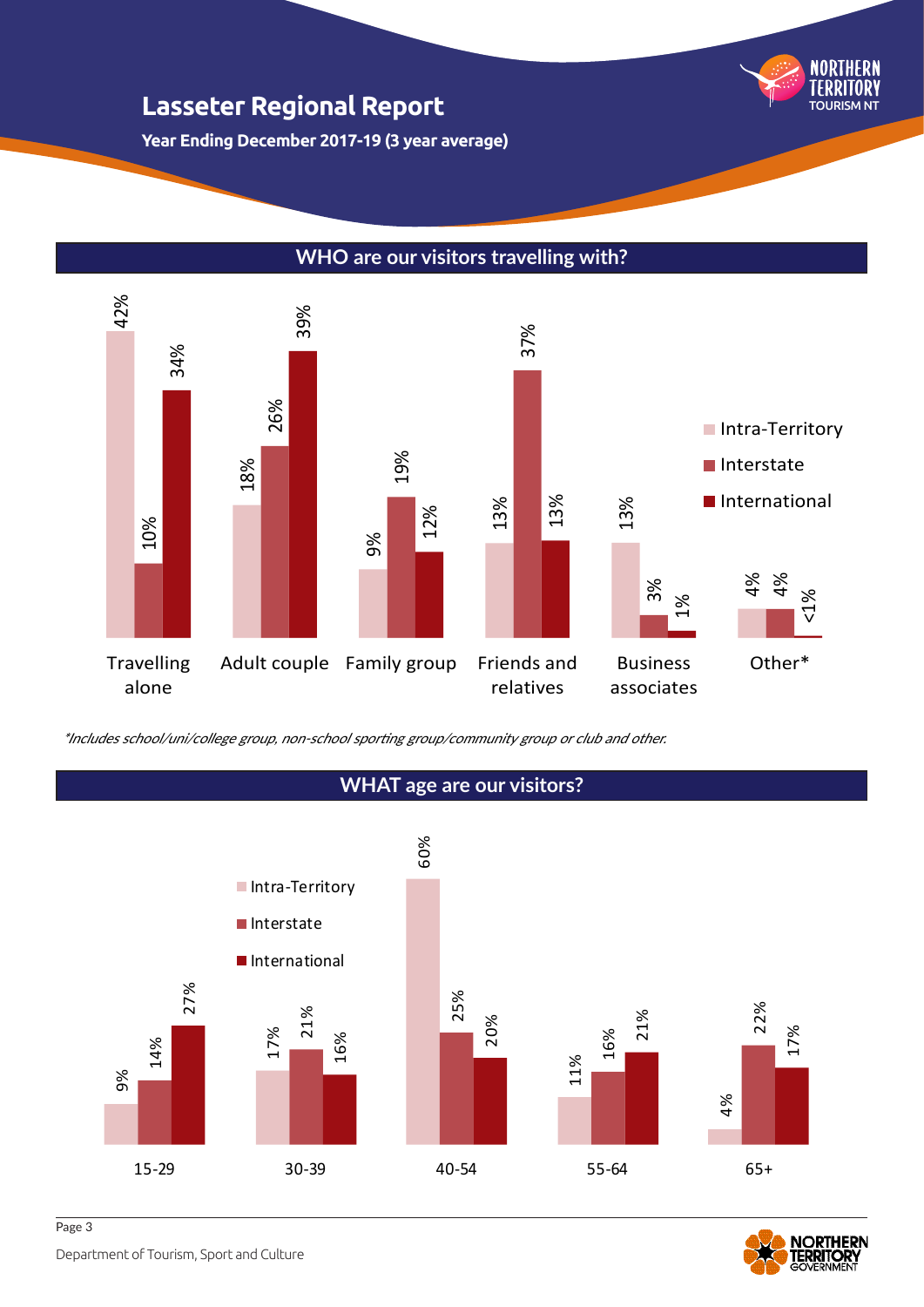NORTHERN TOURISM NT

**Year Ending December 2017-19 (3 year average)**

### **WHAT transportation\* did they use to get here and around?**



\*Transportation refers to stopover transportation and includes transportation used to arrive and used within the region.<br>\*\*Includes long distance transport, local transport, other land transport, water transport, other tra

# **WHERE else did they go in the Territory?**

| <b>Dispersal</b>       | <b>Greater Darwin</b> | Kakadu Arnhem | <b>Katherine Daly</b> | <b>Barkly</b> | <b>Alice Springs</b><br><b>MacDonnell</b> |
|------------------------|-----------------------|---------------|-----------------------|---------------|-------------------------------------------|
| <b>Intra-Territory</b> | 1,000                 | 1,000         | 7,000                 | 11,000        | 19,000                                    |
| <b>Interstate</b>      | 82,000                | 39,000        | 62,000                | 60,000        | 284,000                                   |
| <b>International</b>   | 93,000                | 48,000        | 41,000                | 29,000        | 247,000                                   |



Page 4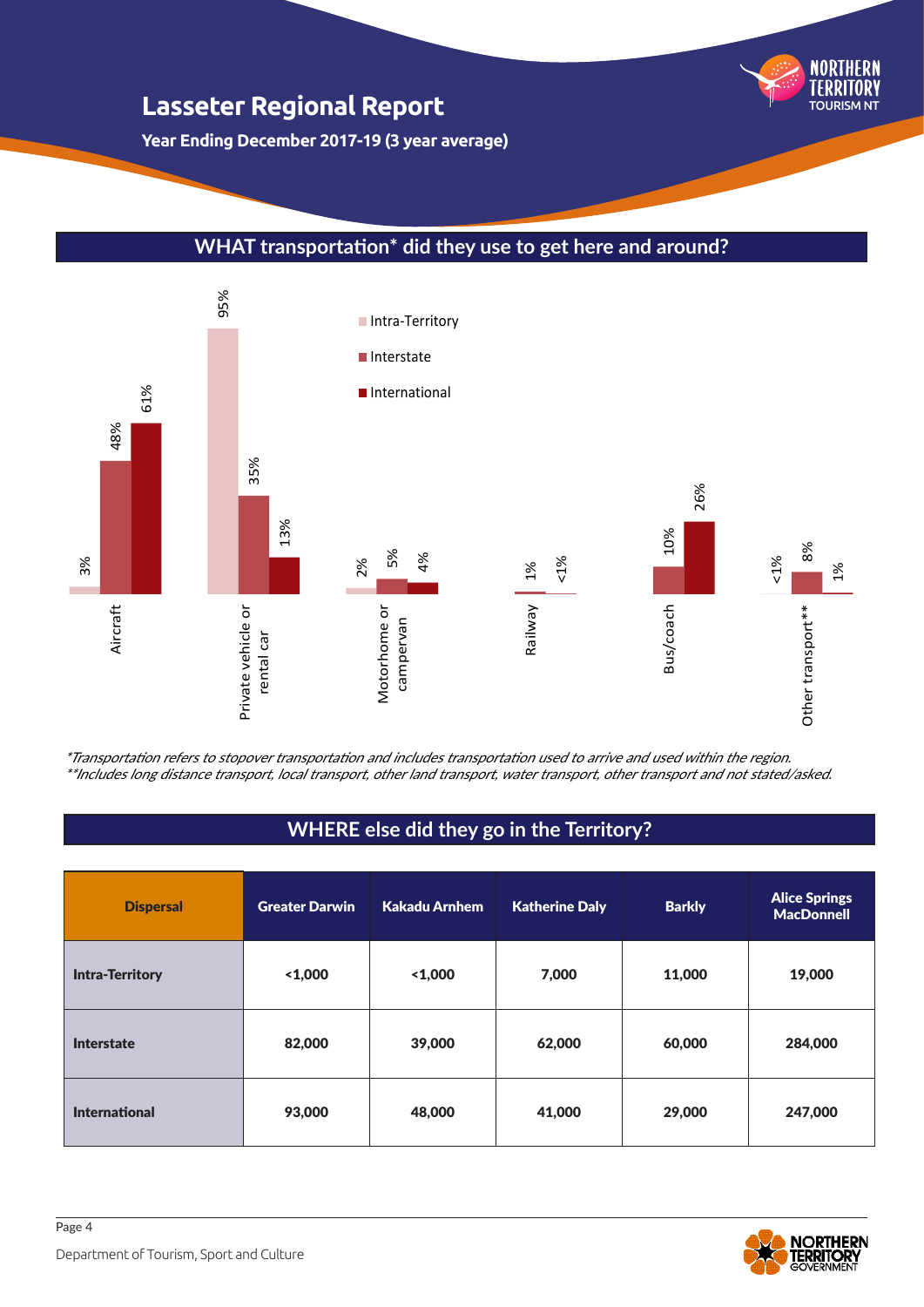**Year Ending December 2017-19 (3 year average)**

### **The domestic leisure drive\* market in focus**

| Domestic Leisure Drive | Intra-<br>Territory** | <b>Interstate</b> | <b>Domestic</b> |
|------------------------|-----------------------|-------------------|-----------------|
| Visitors               | 15,000                | 77,000            | 92,000          |
| <b>Visitor nights</b>  | 26,000                | 293,000           | 319,000         |
| <b>ALOS</b> (nights)   | 1.7                   | 3.8               | 3.5             |

\*\*Caution required when interpreting results due to low sample size.

Around 40% of all domestic visitors to the region over the three year period were leisure drive travellers, which is an average of 92,000 visitors per year.

#### Domestic source markets

NT residents made up 16% of the domestic leisure drive market to the region. Visitors from New South Wales, Victoria and South Australia were contributing a combined 63%.

#### Length of stay

Approximately 51% of the domestic leisure drive market stayed for three or less nights.



#### **Length of Stay - Domestic Leisure Drive Market**

\*Domestic leisure drive is defined as domestic visitors who travelled for the purpose of a holiday or visiting friends and relatives that also used drive transportation in the region.

Note: Expenditure data is not available by type of transportation used.



Page 5



**Domestic Leisure Drive Source Market**

TOURISM NT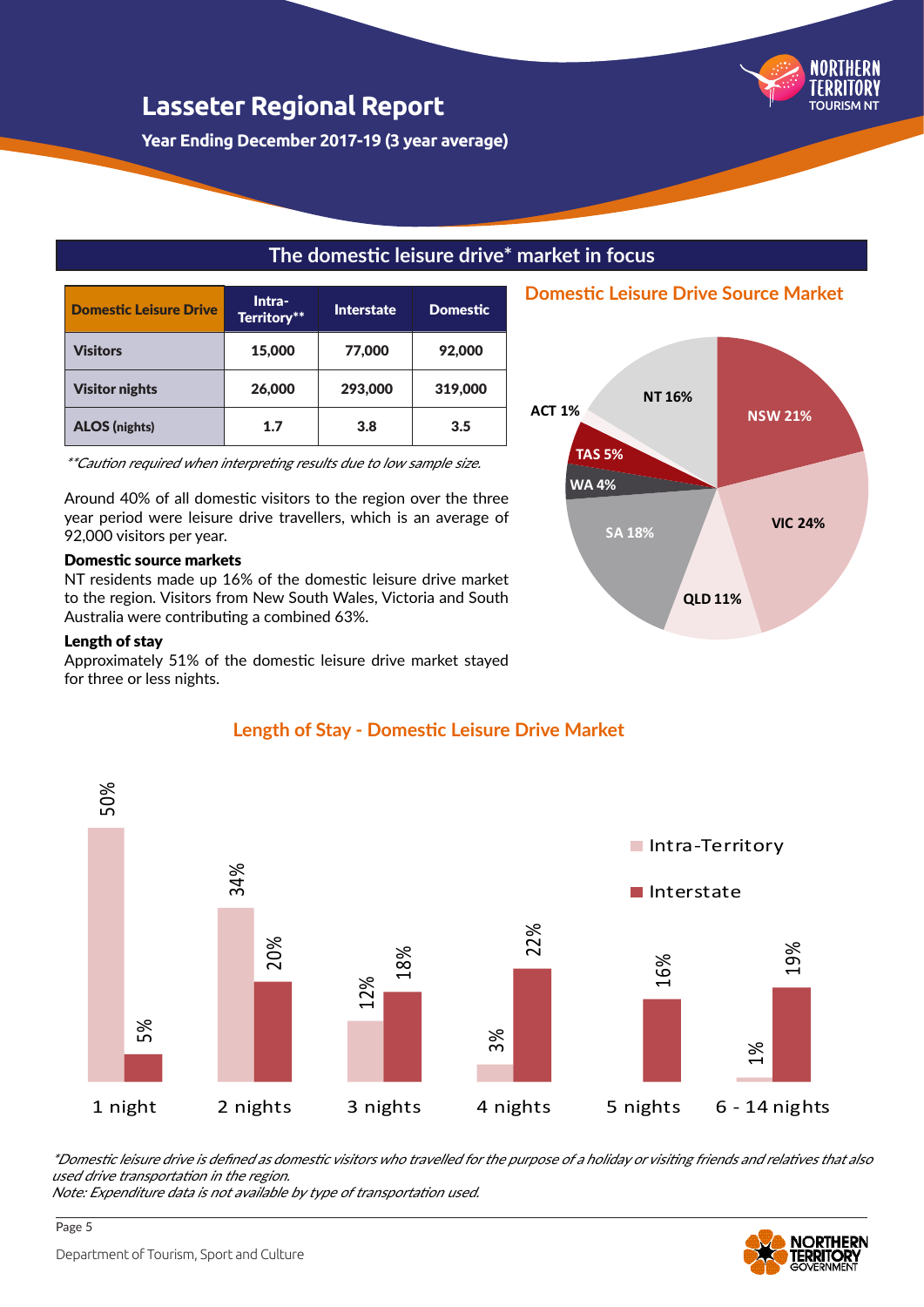

**Year Ending December 2017-19 (3 year average)**

### **Youth visitation to the region**

| <b>Youth</b>          | <b>Domestic</b> | <b>International</b> | Total   |
|-----------------------|-----------------|----------------------|---------|
| <b>Visitors</b>       | 23,000          | 43,000               | 66,000  |
| <b>Visitor nights</b> | 73,000          | 171,000              | 244,000 |
| <b>ALOS</b> (nights)  | 3.1             | 4.0                  | 3.7     |

### **Youth Purpose of Visit**



\*Includes employment, education, other reason, no other reason and in transit.

Youth is defined as any visitor aged 15 to 29 years of age, who did not travel as part of a family group (parents and children) or school group.

Figures in the table on the left are based on a five year average for Year Ending December 2015-19.

The youth market contributes just under a fifth (17%) of all visitors to the Lasseter region. They also contribute a fifth (20% or 244,000 nights) of all nights in the region.

International youth visitors make up the largest number of youth visitors to the region, representing 65% of the market. Domestic youth make up 35% of the market, and stay for a slightly shorter time period when compared to international youth.

### **Visitors interested in Aboriginal cultural experiences/participation**

| <b>Aboriginal Culture</b> | <b>Domestic</b> | <b>International</b> | <b>Total</b> |
|---------------------------|-----------------|----------------------|--------------|
| Visitors                  | 107,000         | 147,000              | 254,000      |
| <b>Visitor nights</b>     | 294,000         | 402,000              | 696,000      |
| <b>ALOS (nights)</b>      | 2.8             | 2.7                  | 2.7          |

Domestic Aboriginal cultural experiences include: experience Aboriginal art/ craft and cultural displays, and visit an Aboriginal site/ community. International Aboriginal cultural experiences include: experience Aboriginal art/ craft and cultural displays, visit an Aboriginal site/ community, and attend an Aboriginal performance.

Aboriginal culture is an important segment for those visiting the Lasseter region, with 63% of visitors participating in these activities.

The majority of those who were interested in Aboriginal culture were in the region for the purpose of a holiday. More specifically, 99% of international visitors and 84% of domestic visitors who participated in Aboriginal cultural activities were on a holiday.

#### **Aboriginal Culture Purpose of Visit**



\*Includes employment, education, other reason, no other reason and in transit.

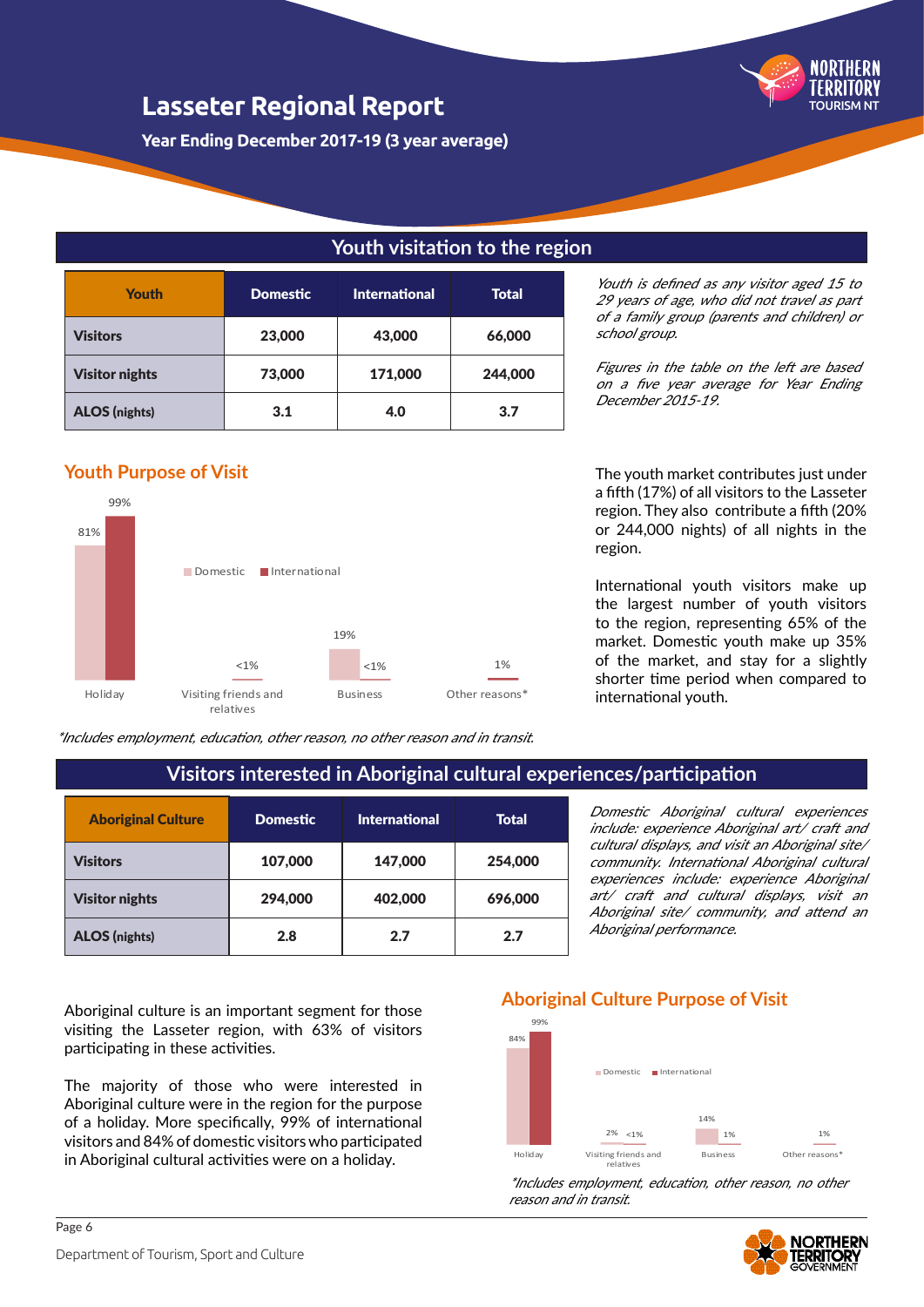

Almost 80% of international visitors to the Lasseter region arrived through the east coast ports of Sydney, Melbourne and Brisbane.

**Ports of Entry/Exit by International Visitors who Visited Lasseter Three Year Average, Year Ending December 2017-2019**



Note: Other ports of entry and exit, including the Gold Coast, accounted for less than 2%. East coast ports are defined as Sydney, Melbourne and Brisbane. Percentages may not add to 100% due to rounding.



Page 7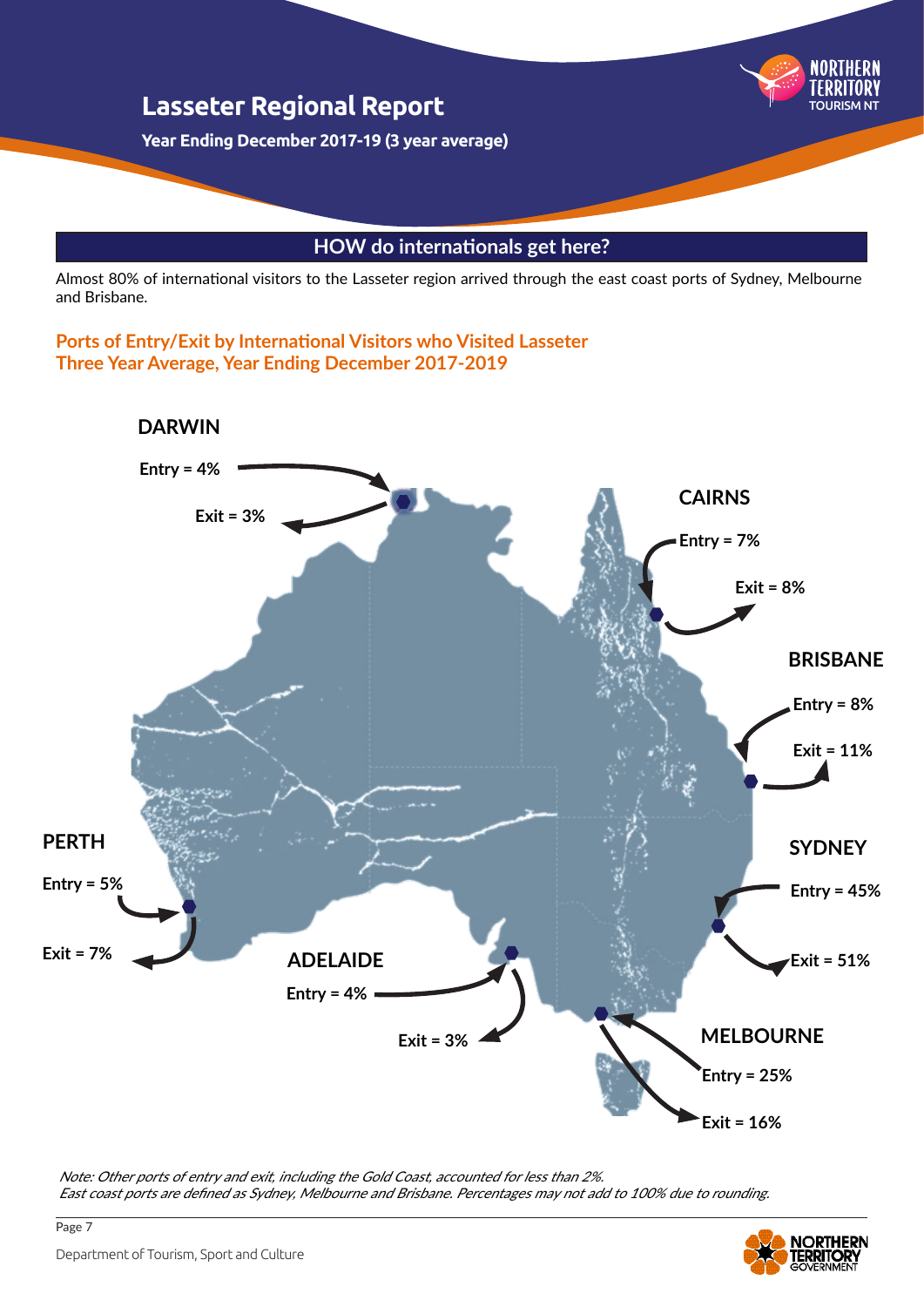TOURISM NT

**Year Ending December 2017-19 (3 year average)**

### **WHERE did they stay?**



\*Includes guest house/ bed & breakfast, rented house/apartment/flat or unit, other commercial accommodation (e.g. boat, glamping, other), own property, other private accommodation, other accommodation, in transit and not stated/asked. Note: short term letting could come under any number of accomomdation types.



Note: Activities include both international and domestic overnight visitors. Activities reported for domestic visitors would have taken



Page 8

# **WHAT activities did they do?**